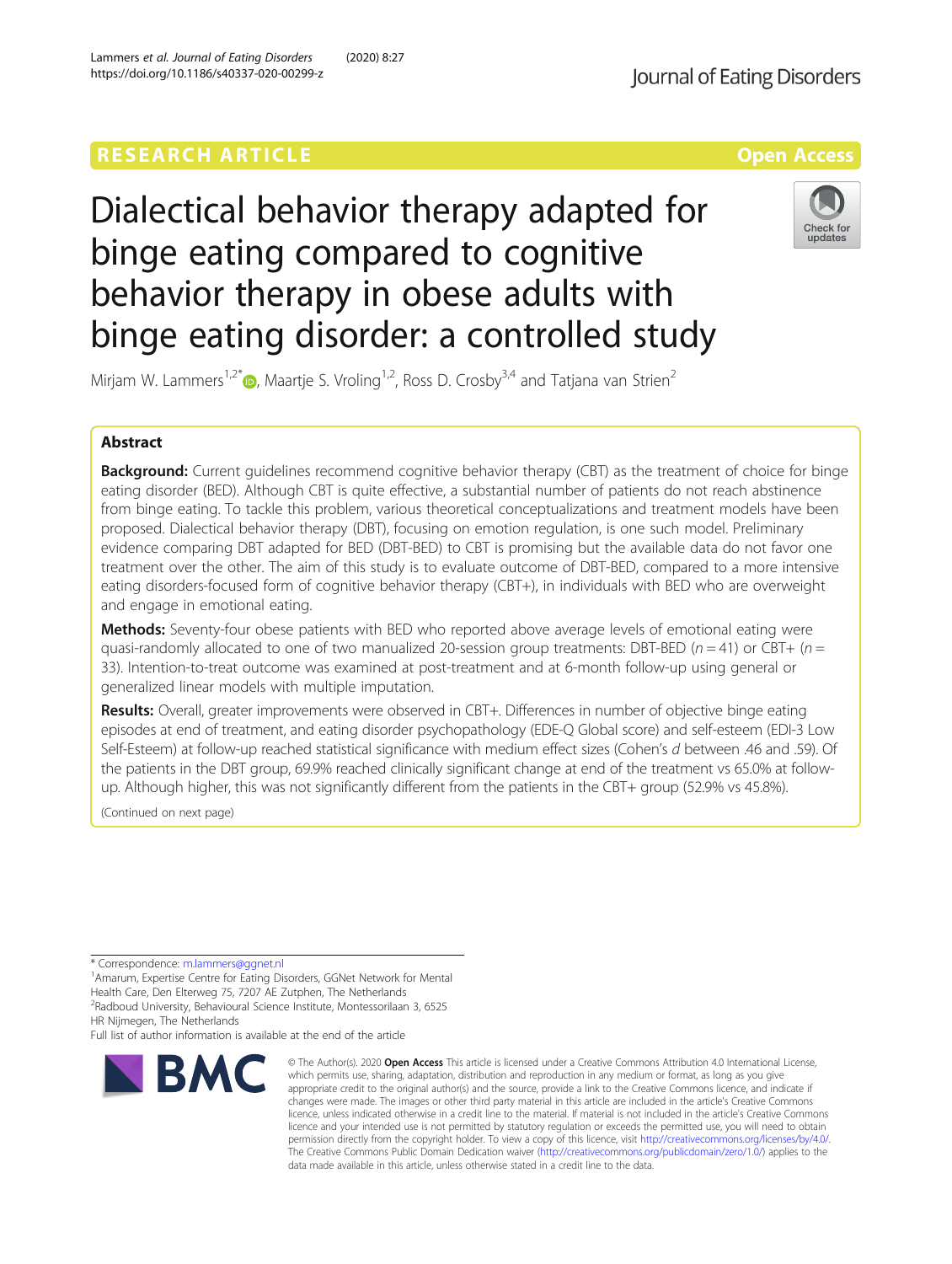# (Continued from previous page)

Conclusions: The results of this study show that CBT+ produces better outcomes than the less intensive DBT-BED on several measures. Yet, regardless of the dose-difference, the data suggest that DBT-BED and CBT+ lead to comparable levels of clinically meaningful change in global eating disorder psychopathology. Future recommendations include the need for dose-matched comparisons in a sufficiently powered randomized controlled trial, and the need to determine mediators and moderators of treatment outcome.

Trial registration: Nederlands Trial Register: NL3982 (NTR4154). Date of registration: 2013 August 28, retrospectively registered,

Keywords: Binge eating disorder, Cognitive behavior therapy, Dialectical behavior therapy, Group therapy, Emotion regulation

### Plain English summary

Binge eating disorder (BED) is mostly treated with cognitive behavior therapy (CBT). The treatment focusses on reducing efforts to diet. Yet, a substantial number of patients still suffer from binge eating after this treatment. We suggest that patients with BED are better served with a treatment that helps them cope with negative emotions in a healthier way. Dialectical behavior therapy for BED (DBT-BED) is one such treatment. To test this, we compared outcomes of DBT-BED to the intensive CBT program that is common in our treatment center. We did so, in individuals with BED who might especially benefit from DBT-BED: those who are overweight and eat in response to emotions. Greater improvements were observed in the CBT group regarding the number of objective binge eating episodes at the end of treatment, and regarding global eating disorder psychopathology and self-esteem 6 months after treatment. Yet, patients in the CBT group received more therapy hours than in the DBT-BED group, which may have advantaged the CBT treatment. Concurrently, in both groups a comparable percentage of patients showed clinically meaningful changes in global eating disorder psychopathology. In conclusion, our results overall support the intensive CBT program over DBT-BED. Yet, given the fact that DBT-BED is less time-consuming (so cheaper) and presents similar percentages of meaningful change in global eating disorder psychopathology, it is worthwhile to further test the effects of DBT-BED in future studies.

# Introduction

Binge eating disorder (BED) is characterized by psychologically distressing, recurrent, brief episodes of uncontrollable overeating [[1\]](#page-8-0). It is associated with psychiatric comorbidity, impaired social functioning and impaired physical well-being [\[2](#page-8-0), [3\]](#page-8-0). An estimated 70% of BED patients have a body mass index (BMI) between 30 and 40, and about 20% have a BMI of 40 or higher [[4\]](#page-9-0). While aspects of body-image disturbance are part of the diagnostic criteria for anorexia nervosa and bulimia nervosa,

these aspects are not included in the criteria for BED [[1\]](#page-8-0). Nevertheless, several aspects (e.g. body dissatisfaction and the overvaluation of body shape and weight) have shown to be relevant to BED [\[5](#page-9-0)]. Current guidelines recommend cognitive behavior therapy (CBT) as the treatment of choice for BED  $[6, 7]$  $[6, 7]$  $[6, 7]$ . The most widely supported form of CBT for BED is based on the transdiagnostic model of eating disorders, suggesting that distinctive eating disorders are maintained by similar mechanisms [\[8](#page-9-0)]. Clinical perfectionism, interpersonal difficulties, low self-esteem and mood intolerance are acknowledged to act as maintaining factors in many patients. However, the core CBT-protocol focusses on behavior (i.e. dietary restraint) that is related to the overvaluation of body shape and weight [[9,](#page-9-0) [10\]](#page-9-0). Although CBT is quite effective in BED, about 50% do not fully respond to treatment  $[11]$ . This may be related to the fact that overvaluation of body shape and weight is only present in a subset of individuals with BED [\[12\]](#page-9-0). In addition, dietary restraint seems to be stronger in bulimia nervosa than in BED [\[13](#page-9-0), [14\]](#page-9-0). Interventions that focus on other maintaining mechanisms may therefore improve abstinence rates.

One model of interest is the affect regulation model. It assumes that binge eating is triggered by high levels of negative affect and that binge eating reduces negative affect [[15,](#page-9-0) [16\]](#page-9-0). While mixed empirical support has emerged for the second part of this hypothesis (e.g. [\[17](#page-9-0)–[20](#page-9-0)]), the first part has received extensive support from both retrospective studies (e.g. [[17,](#page-9-0) [18,](#page-9-0) [21](#page-9-0)]), experimental studies [[22](#page-9-0)] and ecological momentary assessment (EMA) studies [[19,](#page-9-0) [20](#page-9-0)]. Also, greater elevations of negative affect prior to binge eating were found in BED when compared to bulimia nervosa [[20\]](#page-9-0). Therefore, interventions that specifically target affect-related difficulties may improve outcome in patients with BED.

One treatment that specifically aims to address deficits in affect regulation is dialectical behavior therapy (DBT [[23\]](#page-9-0);). DBT, originally developed for patients with borderline personality disorder and ongoing self-harm or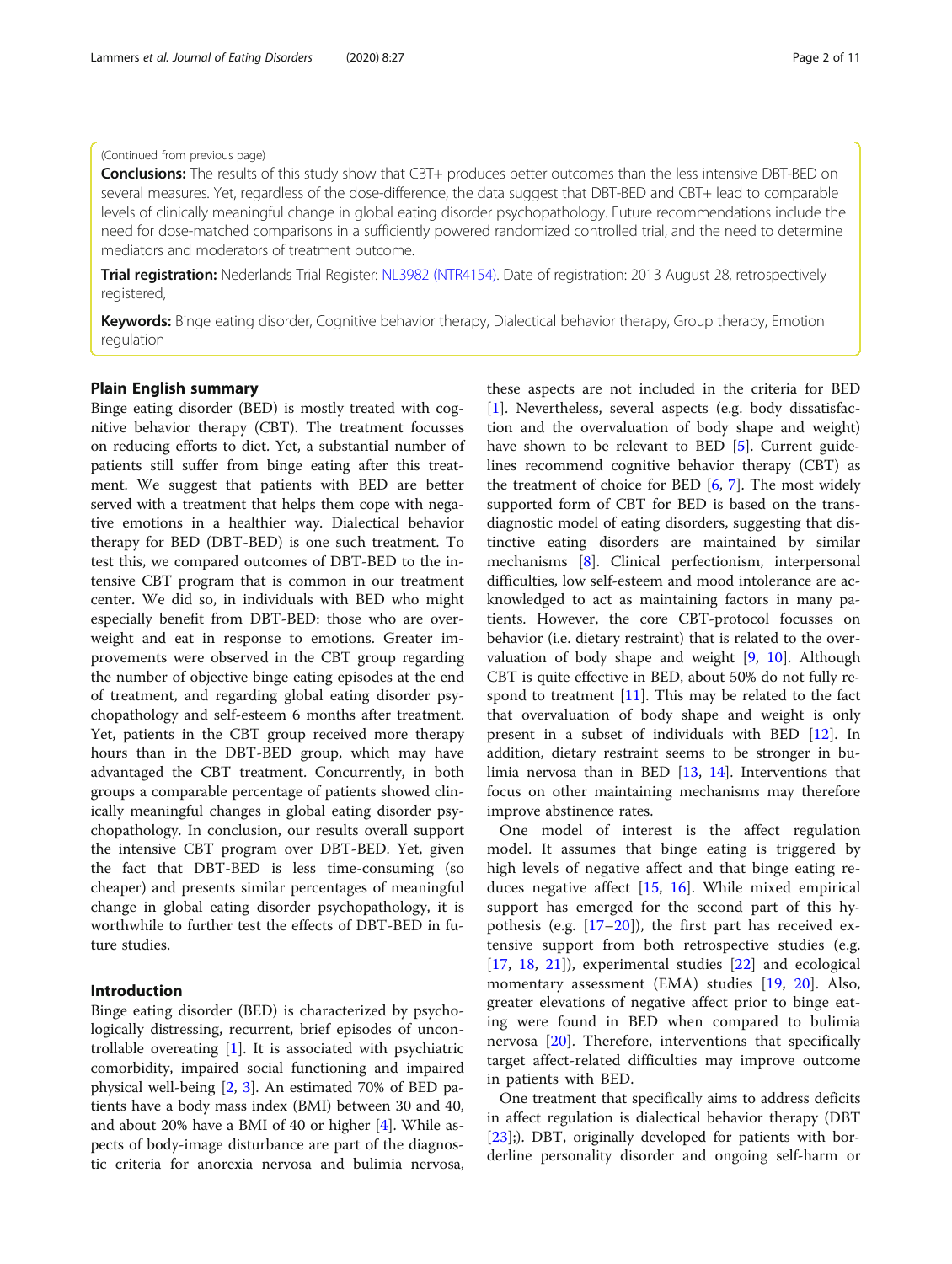suicidal behaviors, has been adapted to treat BED (DBT-BED: e.g. [\[24\]](#page-9-0)). DBT-BED aims to improve adequate emotion regulation skills in order to replace binge eating as a way of coping with negative affect  $[16]$  $[16]$ . To date, two randomized controlled trials have compared DBT-BED in patients with a primary diagnosis of BED to a waitlist control group, showing significantly less eating disordered behavior for DBT-BED at post-treatment and at 6 month follow-up [\[16,](#page-9-0) [25\]](#page-9-0). When compared to an active comparison group treatment (ACGT), posttreatment abstinence rates were favorable for DBT-BED (64% compared to 36% for ACGT), but there were no significant differences between the groups at any time during the 12-month follow-up period [\[26](#page-9-0)]. A fourth study [[27\]](#page-9-0) compared a more intensive version of DBT-BED to an adjusted, dose-matched, CBT-program in a mixed bulimia nervosa and BED sample of early weak responders to guided self-help cognitive behavior therapy. Although both treatments were helpful in reducing objective binge eating (OBE) episodes, no differences were found between treatments. These data support the idea that DBT can be a viable alternative to CBT in patients with binge eating. However, evidence is scarce and the available data do not favor one treatment over the other.

There are several reasons to assume that a certain subset of patients with BED is more likely to benefit from DBT. All eating disorders are characterized by emotion regulation difficulties, and although some studies suggest that individuals with BED may show these difficulties to a lesser extent than patients with anorexia nervosa or bulimia nervosa, patients with BED show marked emotion regulation difficulties when compared to healthy controls [[28,](#page-9-0) [29](#page-9-0)]. Individuals who report to eat in response to negative emotions (emotional eating) have been shown to have higher levels of emotion regulation difficulties in comparison to groups without emotional eating [[30\]](#page-9-0). Also, there is evidence suggesting that binge eating in overweight adults with BED is particularly associated with negative affect and not so much with dietary restraint (which is associated with binge eating in normal weight adults with BED  $[31-33]$  $[31-33]$  $[31-33]$  $[31-33]$  $[31-33]$ ). Therefore, DBT might improve outcome in individuals with BED who are overweight and engage in emotional eating.

This study aimed to add to the current literature by comparing a DBT-BED group treatment to an intensive outpatient CBT-treatment (CBT+) in overweight individuals with BED who report above average levels of emotional eating. Although this CBT 'treatment as usual' comprised significantly more treatment time than the DBT intervention, and as such may have advantaged the CBT group, we hypothesized that DBT would be superior to CBT on measures related to eating disorder pathology and on measures related to emotion regulation.

The reason for this is that we optimized chances for DBT-BED by including only individuals with BED who might be most likely to profit from an emotion regulation intervention.

# Method

# Study design

This study is an open, quasi-randomized, controlled trial with two arms: CBT+ and DBT-BED. When the study was designed, the CBT+ program had been treatment as usual at our center for 10 years. The program has shown to lead to substantial reductions in eating disorder pathology [[34](#page-9-0)]. For pragmatic reasons we chose to compare DBT-BED with this more intensive program. We reasoned that, given the difference in dosage, we would be able to consider DBT-BED an important alternative to CBT+ if DBT-BED would at least equal the results of CBT+.

All patients that met the inclusion/exclusion criteria (described below) and provided written informed consent to participate in the study were allocated to either CBT+ or DBT-BED. An employee not involved in the clinical trial, randomized eligible patients by flipping a coin. If a treatment group was about to start with only one open slot, the patient to enter the study was assigned to that group rather than randomized. After allocation, participants completed assessments on the first day of treatment (baseline), on the last day of treatment (end of treatment) and 6 months after treatment (follow-up). Enrollment started in October 2011, and was finished by the end of 2016. The design of the study was approved on October 10th 2011 by the Institution of Mental Health Medical Ethics Committee (METiGG: 11.109; CMO Radboud UMC: 2013/226) and was registered retrospectively in the Netherlands Trial Register (NTR4154) on August 28, 2013. Prior to conducting any analyses, given the modest sample size, we made the decision to compare outcome between treatments only on core eating disorder variables.

### **Participants**

Participants were individuals from 18 years upward, who were referred to an expertise center for eating disorders in the Netherlands. If, during a telephone screening, BED seemed plausible, patients were asked to fill out the Dutch Eating Behavior Questionnaire (DEBQ [\[35](#page-9-0)];). Subsequently, either a licensed psychologist or psychiatrist conducted a clinical interview, designed a case formulation and determined the presence or absence of BED according to DSM-5 [[1\]](#page-8-0). The case formulation and the DSM-5 classification were then reviewed in a multidisciplinary team. Because individuals with BED who are overweight and engage in emotional eating are arguably most likely to benefit from an emotion regulation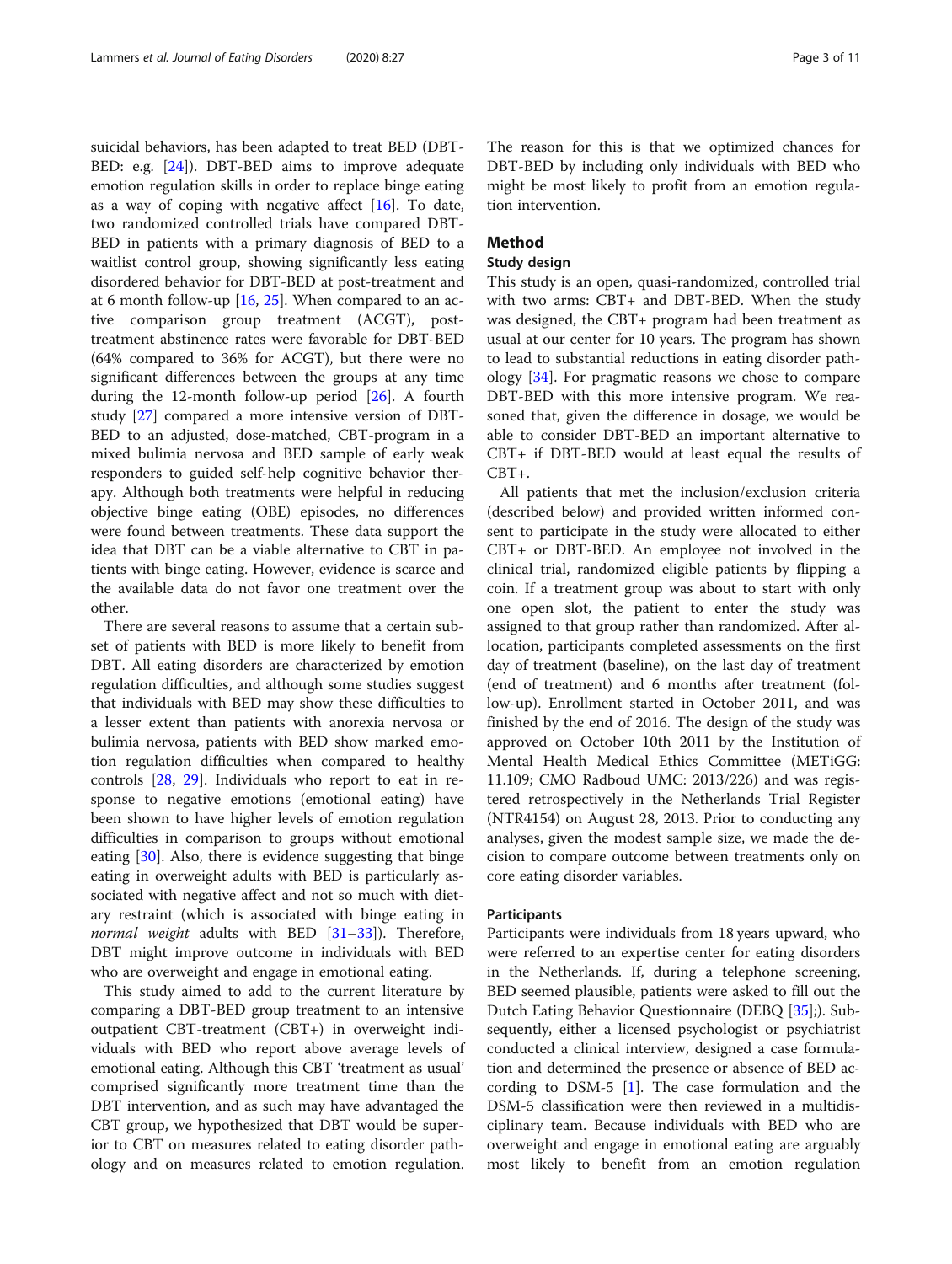intervention, we only included patients with a  $BMI \geq 30$ and an above average urge to eat in response to negative emotions (score  $\geq 2.38$  on the DEBO subscale Emotional Eating [[36\]](#page-9-0);). Exclusion criteria were kept to a minimum to ensure generalization of study results: previous CBT treatment for being overweight or eating disorder; current substance abuse, psychosis, suicidality; severe personality disorder; obesity caused by physical illness; concurrent treatment for being overweight or for eating disorder by medical specialist or dietician. Eligible patients were informed about the study by the clinician who conducted the initial clinical interview. They were given written information together with an informed consent form. All questions were answered. They then were asked to send back a signed form within 2 weeks. During this period a member of the research team was available for additional questions (Fig. 1).

### Treatment

# Dialectical behavior therapy for binge eating disorder (DBT-BED)

A Dutch prepublication version of the DBT-BED session-to-session protocol (courtesy of C. Telch and D. Safer [\[24](#page-9-0)]) was used. DBT-BED teaches skills to help patients regulate emotions in an adaptive way. This is done from a 'dialectical' stance: accept patients as they are and at the same time stimulate them to change in order to help them reach their goals. Treatment included 20 group-sessions of 2 h each, over the course of 20 weeks. In the first two sessions the rational and the goals of therapy were reviewed comprehensively, and an explicit commitment to change was made. The use of diary cards and chain analyses was introduced as well as the concept of therapy interfering behavior. The second phase (sessions 3–18) comprised three modules in which

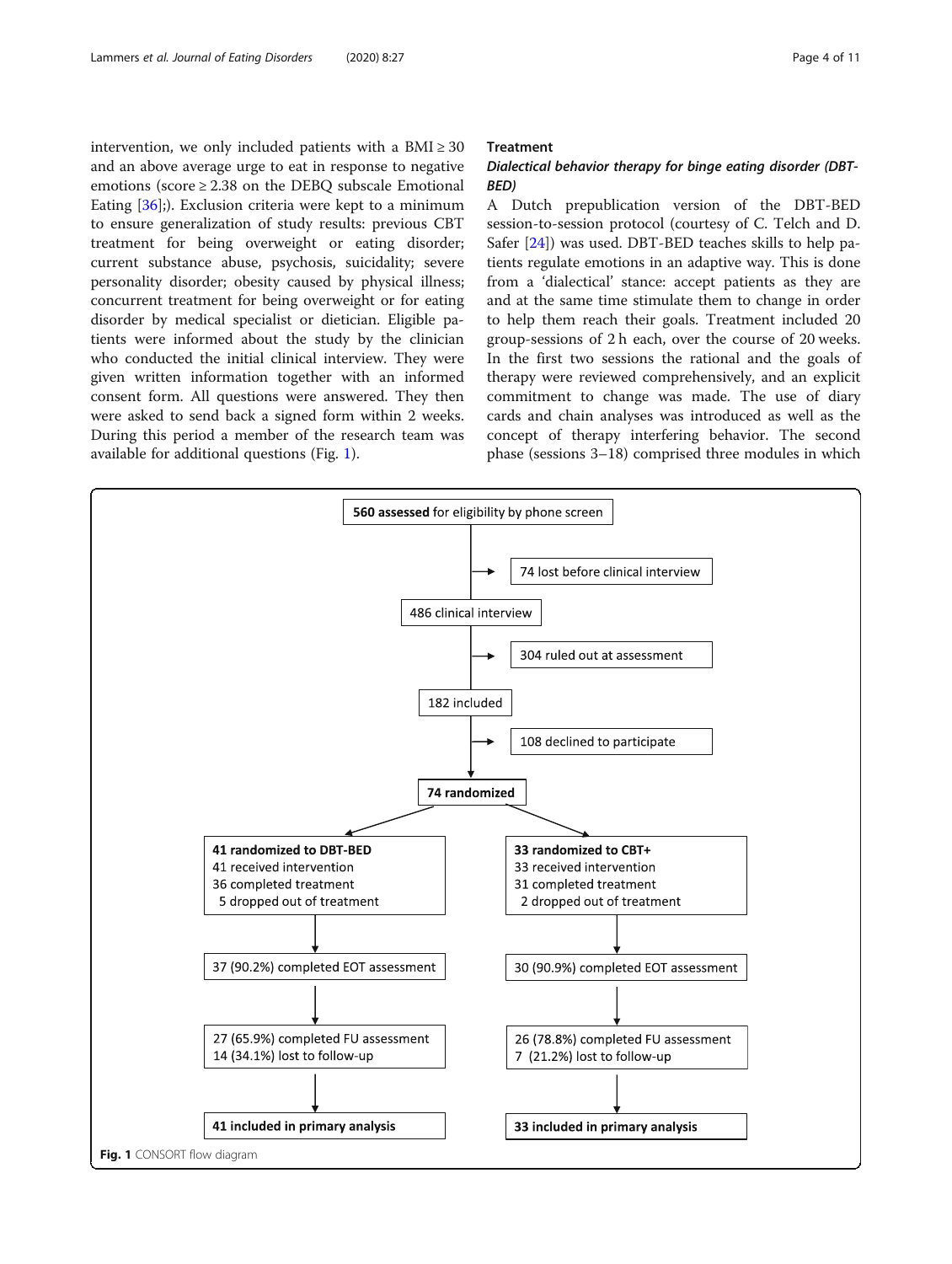skills in mindfulness, emotion regulation and distress tolerance were taught. The emotion regulation module incorporates lifestyle interventions (i.e. education on a balanced eating pattern and regular physical exercise) to diminish the sensitivity for negative emotions. The third phase focused on the review and enhancement of learned skills, and on plans for the future. During treatment, patients monitored their weight weekly at the treatment center in order to help them face the consequences of (changes in) their eating behavior. A maximum of nine patients could participate in each round, in a closed group format. Six months after the end of treatment, progress was reviewed and skills were refreshed in a single follow-up group session. At that time, further treatment was offered in case this seemed necessary. Each treatment-cycle of 20 weeks was led by two trained psychologists/psychotherapists. Several therapist-pairs were formed as the treatment was provided over a substantial period of time.

# Intensive outpatient cognitive behavior therapy (CBT+)

The CBT intervention was an extended version in group format of the manual developed by Fairburn and colleagues [\[37](#page-9-0)], addressing binge eating as behavior maintained by dietary restraint and other behavior, like body avoidance, originating from the overvaluation of weight and shape. The session-to-session protocol is available from ML. Treatment included 20 days of group therapy, 1 day per week during 20 consecutive weeks. Each day comprised three modules of 75 min each: 1) discuss daily self-monitoring of eating behavior and related situations, thoughts and feelings, 2) challenge thoughts and conduct behavioral experiments related to food and eating, and 3) challenge thoughts and conduct behavioral experiments related to body image. Over the course of treatment, several topics were covered in all three modules: motivation to change, eating regularly and sufficiently, dealing with triggers for binge eating (including some emotion regulation strategies), body image, body satisfaction, life-style and relapse prevention. In addition, patients monitored their weight weekly at the treatment center in order to diminish the obsession with weight or to break the avoidance of weight, and to monitor the consequences of (changes in) eating behavior. Each treatment-cycle of 20 weeks was led by a team of three: a psychologist, a psychiatric nurse and a psychomotor therapist. Psychomotor therapists addressed maintaining factors like body-avoidance and comparison-making by in-session exercises (e.g. body-exposure) and related homework assignments (see also [[38](#page-9-0)]). Several therapistcombinations were formed as the treatment was provided over a substantial period of time. A maximum of nine patients could participate in each round. New patients entered every 10th week (i.e. a half open group format). In addition, six group meetings of 90 min each were offered to patients and their partners to enhance mutual understanding and support during the process of change. After treatment, if deemed necessary on clinical grounds, six monthly group sessions were offered to help prevent relapse.

### Therapist qualifications/training

All therapists were well trained and experienced in CBT for eating disorders, as this is the treatment as usual at the treatment center. Training in DBT-BED was initially provided by a senior psychologist, independent from this study, and well trained in this specific protocol. Later on, the initially trained therapists trained the cotherapist. Therapists in the DBT-BED-condition were supervised once a month by a leading expert in DBT. Therapists in the CBT-condition did not receive supervision, although peer consultation was ensured. No therapist worked in two treatments at the same time in order to avoid content or procedural overlap. Treatment adherence was assessed (see [Supplementary material](#page-8-0)).

# Assessment

Except for demographic information and height (collected at baseline only), all assessment instruments were administered at baseline, at post-treatment and at follow-up. All the assessed psychopathology measures were self-report questionnaires. Staff conducting the assessments was aware of the treatment condition that patients were assigned to.

Eating disorder pathology The Eating Disorder Examination Questionnaire (EDE-Q [[39](#page-9-0)]) was used to assess the number of OBE episodes and global levels of eating disorder psychopathology over the past 28 days. Higher scores indicate greater severity. The EDE-Q is considered reliable for patients with BED [[40\]](#page-9-0) and has acceptable to high internal consistency and overall test-retest reliability [[41\]](#page-9-0). However, empirical support for the subscales (restraint, eating concern, shape concern and weight concern) is questionable [\[42](#page-9-0), [43](#page-9-0)].

Emotion regulation The urge to eat in response to negative emotions was assessed with the 13-item subscale Emotional Eating of the Dutch Eating Behavior Questionnaire (DEBQ [\[35](#page-9-0), [36\]](#page-9-0)). Higher scores indicate higher levels of emotional eating. The reliability and validity of the DEBQ are rated as good (enough) and all subscales have good internal consistency and factorial validity (e.g. [[44,](#page-9-0) [45](#page-9-0)]).

The subscale Emotional Dysregulation of the Eating Disorder Inventory (EDI-3 [[46\]](#page-9-0)) was used to assess the tendency toward poor impulse regulation and mood intolerance. The EDI-3 assesses psychological and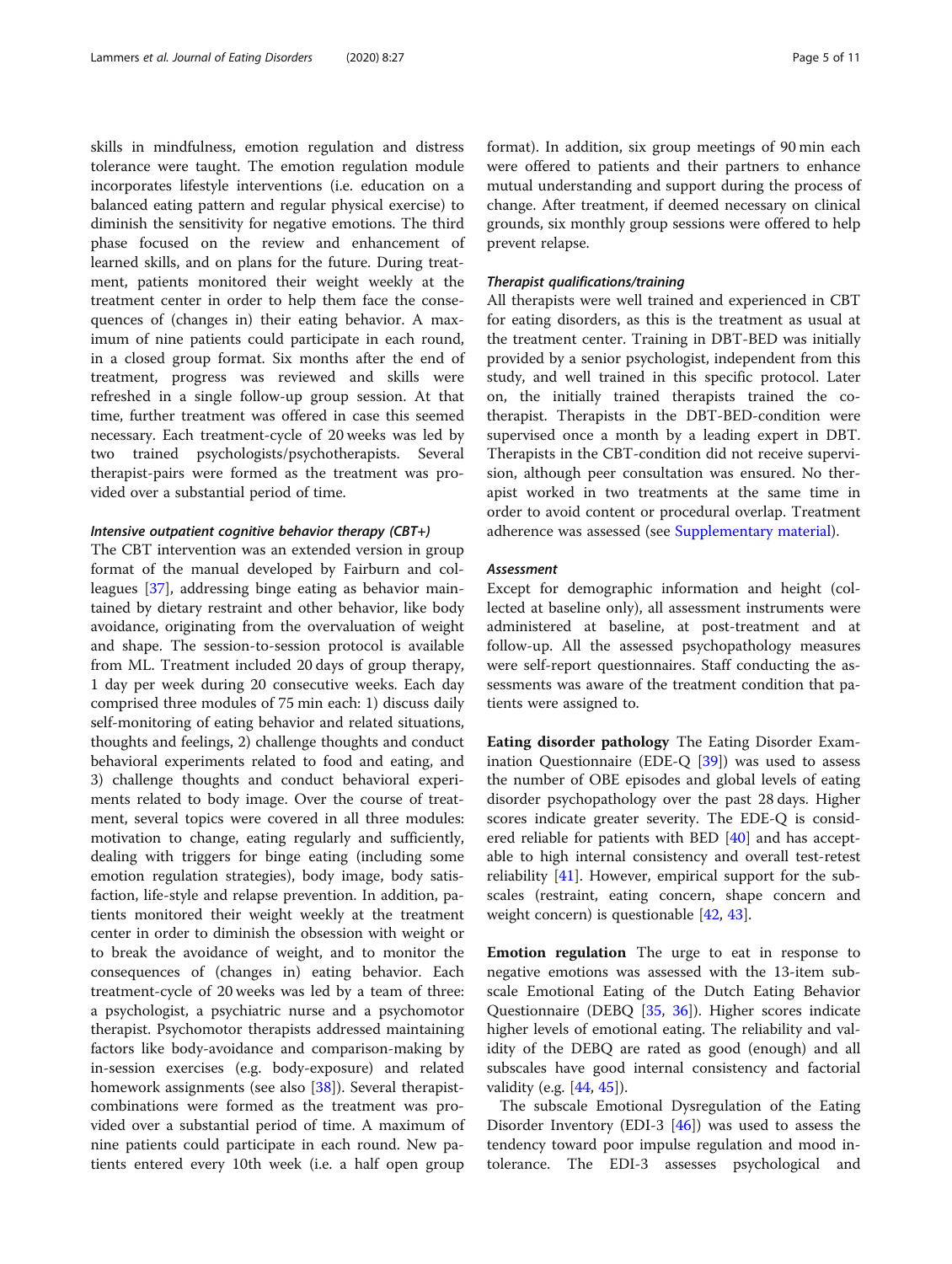behavioral eating disorder symptomatology. Higher scores indicate more psychopathology. The reliability and the validity of the EDI-3 are considered to be good for use in eating disorder patient groups [\[47\]](#page-9-0).

General psychopathology General psychopathology was measured using the total score of the Symptom Checklist 90 (SCL-90). The SCL-90 consists of 90 items related to the frequency of experienced physical and psychological complaints in the last week. Higher sum scores reflect more general psychopathology. The reliability and validity of the SCL-90 are good [[48](#page-9-0)].

The Beck Depression Inventory-II (BDI-II) consists of 21 questions about the severity of depressive symptoms in the last week. Higher sum scores indicate more depressive symptoms. The reliability and validity of the BDI-II are good [\[49](#page-9-0)]. Self-esteem was assessed with the EDI-3 subscale Low Self-Esteem [\[46\]](#page-9-0).

Weight, body mass index Patients were measured for height and weight, through which we computed their BMI: kg/m<sup>2</sup>. Patients were measured for weight on a balanced scale wearing cloths but no shoes.

Dropout Dropout was defined as premature termination of treatment, either patient-initiated or staff-initiated. Patients were allowed to miss a maximum of 2 out of 20 days. If they missed more, they were excluded from treatment and were consequently considered dropout of treatment. When treatment was terminated before the 20-week period ended because staff and patient mutually agreed that treatment goals were achieved, this was considered as completion of treatment instead of dropout.

### Power and sample calculation

Initial power analysis suggested that a sample of 34 per group (68 total) would provide a power of .80 to detect a medium effect. A total of 74 participants (33 to CBT+ and 41 to DBT-BED) were randomized. At the conclusion of the trial, it was discovered that the initial power analysis was incorrect. The actual power to detect a medium effect based upon an alpha of .05 is only .58.

### Statistical analysis

All analyses were conducted using SPSS Version 25 [\[50](#page-9-0)]. Significance tests were based on a two-tailed alpha of 0.05. Primary measures of outcome used to evaluate efficacy included OBE episodes and EDE-Q Global scores. Secondary measures of outcome included DEBQ Emotional Eating, EDI-3 Emotional Dysregulation, SCL-90 total score, BDI-II total score, and EDI-3 Low Self-Esteem. Distribution diagnostics for primary and secondary outcome measures suggested that all outcome measures except OBE episodes were symmetrically

distributed and appropriate for normal assumption models. CBT+ and DBT-BED treatment groups were compared separately at end of treatment and follow-up controlling for baseline assessment using a generalized linear model with a negative binomial distribution for OBE episodes and a general linear model for all other outcome variables. Given that treatment for both CBT and DBT was delivered in group settings, preliminary models were run nesting participants within therapeutic groups. As no significant variation attributable to therapeutic group was found, subsequent analyses were conducted without nesting. Final models included a main effect for treatment group, and a fixed covariate for baseline assessment. Effect sizes between treatments were calculated using both Cohen's  $[51]$  $[51]$  $[51]$  d and the success rate difference (SRD [\[52](#page-10-0)]). Cohen's d values were calculated from covariate-adjusted estimated marginal means; Cohen uses values of 0.2, 0.5, and 0.8 to characterize "small", "medium", and "large" differences between groups, respectively. SRD values, which can range from  $-1$  to  $+1$ , represent the probability that a randomly selected case from one treatment will have an outcome preferable to a randomly selected case from another treatment.

Outcome analyses were based upon the intention-totreat principle [[53\]](#page-10-0). Multiple imputation was used to impute missing data using fully conditional Markov chain Monte Carlo (MCMC [[54\]](#page-10-0)) modeling. The final analyses were based upon the pooled results of 20 separate imputation sets. Sensitivity analyses were conducted using both maximum likelihood imputation and available data analyses to evaluate the consistency of results across differing methods for handling missing data.

Clinically meaningful change was operationalized as proposed by Jacobson & Truax [\[55](#page-10-0)]. We calculated the percentage of patients on the EDE-Q Global score that shifted from being closer to the mean of the dysfunctional group (current sample: mean =  $3.29$ ; SD =  $.959$ ) to being closer to the mean of a functional group (i.e. a normative non-students sample of males and females from the United Kingdom: mean =  $1.92$ ; SD =  $1.42$  [ $56$ ]).

# Results

# Study participants

A total of 74 participants were randomized: 33 to CBT+ and 41 to DBT-BED. Participants included 66 (89.2%) women and 8 (10.8%) men, with an average age of 37.3  $(SD = 11.8;$  range = 18–67) and an average duration of illness of 15.3 years  $(SD = 10.9; \text{ range} = 1-45)$ . BMI of participants averaged  $39.9$  (SD = 5.6; range = 30.5–55.5). The majority of participants ( $n = 49$  [66.2%]) lived with a partner/spouse. Treatment groups did not differ significantly on any demographic characteristics, BMI, or outcome measures at baseline.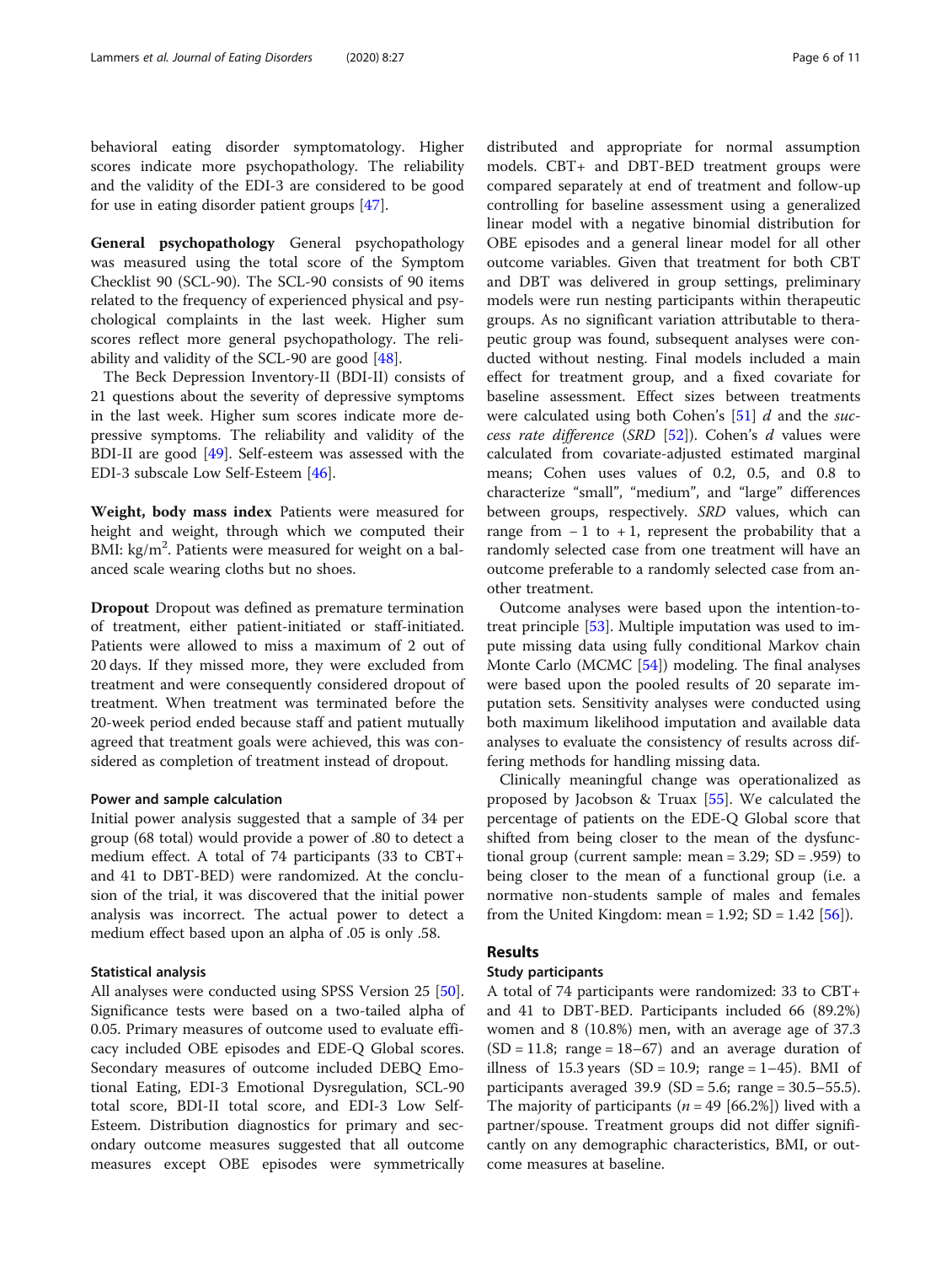# Study retention

A total of 7 (9.5%) participants dropped out of the treatment and/or study during the course of the trial, including 2 (6.1%) from CBT+ and 5 (12.2%) from DBT-BED (Fisher's Exact  $p = .451$ ). Of the 74 participants that were randomized, 67 (90.5%) completed end of treatment assessments and 53 (71.6%) completed follow-up assessments. Assessment completion rates for CBT+ and DBT-BED were 90.9% vs. 90.2% (Fisher's Exact  $p = 1.00$ ) respectively at end of treatment and 78.8% vs. 65.9% (Fisher's Exact  $p = .301$ ) at follow-up.

#### Primary outcomes

Mean scores on primary measures of outcome for CBT+ and DBT-BED groups at baseline, end of treatment, and follow-up are presented in Table 1. The CBT+ group experienced greater reductions in EDE-Q Global score that approached significance at end of treatment ( $p = .060$ ) and reached significance at follow-up ( $p = .020$ ), with effect sizes ranging from 0.45 at end of treatment to 0.55 at follow-up. Results of sensitivity analyses using maximum likelihood (ML) imputation and available data (AD) analysis produced relatively consistent results at end of treatment (ML:  $p = .050$ ; AD:  $p = .052$ ) and follow-up (ML:  $p = .006$ ; AD:  $p = .006$ ). Table 2 presents the percentage of participants who completed the EDE-Q that shifted from a dysfunctional level at baseline to a functional level at end-of-treatment and follow-up (cutoff EDE-Q score: 2.47 [\[55](#page-10-0)]). Although percentages were higher for CBT+ at both end-of-treatment and follow-up

Table 1 CBT+ vs. DBT-BED Comparison of Treatment Outcome

| <b>Table 2</b> Percentage of Participants that went from above to |  |  |
|-------------------------------------------------------------------|--|--|
| below the Cutoff of 2.47 on the EDE-O Global Score                |  |  |

|                         | $CRT+$        | DBT-BED       | Fisher's Exact p |
|-------------------------|---------------|---------------|------------------|
| <b>End of Treatment</b> | 69.6% (16/23) | 52.9% (18/34) | -275             |
| Follow-up               | 65.0% (13/20) | 45.8% (11/24) | .238             |

(69.6 and 65.0% vs 52.9 and 45.8% for DBT-BED), these differences were not significant.

The CBT+ group also showed greater reductions in OBE episodes at end of treatment ( $p = .035$ ;  $d = .46$ ), but these differences were no longer significant at follow-up  $(p=.095)$ . The end of treatment differences between treatment groups in OBE episodes were confirmed in sensitivity analyses (ML:  $p = .010$ ; AD:  $p = .010$ ).

### Secondary outcomes

Results of secondary outcome analyses are presented in Table 1. SRDs show preferable probability of improvement for CBT+ on all secondary measures at both end of treatment and follow-up; however, the only difference in secondary outcome measures that reached significance was for EDI-3 Low Self-Esteem. The CBT+ group experienced greater reductions in EDI-3 Low Self-Esteem that approached significance at end of treatment  $(p=.072; d=.43)$  and reached significance at follow-up  $(p=.014; d=.59)$ . Results of sensitivity analyses confirmed these findings at both end of treatment (ML:  $p = .053$ ; AD:  $p = .064$ ) and follow-up (ML:  $p = .024$ ; AD:  $p = .018$ ).

| Outcome                                      | Group   |          | Study Visit (mean, SD) |              | CBT+ vs. DBT-BED |      |            |      |      |            |      |
|----------------------------------------------|---------|----------|------------------------|--------------|------------------|------|------------|------|------|------------|------|
|                                              | N       |          |                        |              |                  |      | EOT        |      |      | FU         |      |
|                                              |         | Baseline | EOT                    | <b>FU</b>    | Sig.             | d    | <b>SRD</b> | Sig. | d    | <b>SRD</b> |      |
| EDE-Q Global <sup>a</sup>                    | $CBT+$  | 33       | 3.06(1.10)             | 1.64(1.16)   | 1.61(1.11)       | .060 | .45        | .248 | .020 | .55        | .302 |
|                                              | DBT-BED | 41       | 3.48 (0.79)            | 2.31(1.09)   | 2.35(1.06)       |      |            |      |      |            |      |
| OBE Episodes <sup>a</sup>                    | $CBT+$  | 33       | 8.27(9.65)             | 0.74(1.68)   | 1.85(5.11)       | .035 | .46        | .253 | .095 | .37        | .204 |
|                                              | DBT-BED | 41       | 7.51 (8.72)            | 1.64(3.77)   | 2.75(5.58)       |      |            |      |      |            |      |
| <b>DEBQ</b> Emotional<br>Eating <sup>b</sup> | $CBT+$  | 33       | 3.76 (0.69)            | 2.55(0.64)   | 2.45(0.86)       | .322 | .23        | .128 | .196 | .29        | .161 |
|                                              | DBT-BED | 41       | 3.77(0.68)             | 2.72(0.64)   | 2.73(0.83)       |      |            |      |      |            |      |
| EDI-3 Emotional<br>Dysregulationb            | $CBT+$  | 33       | 25.09 (6.80)           | 21.84 (3.72) | 21.23 (4.61)     | .392 | .21        | .117 | .253 | .27        | .150 |
|                                              | DBT-BED | 41       | 27.02 (5.93)           | 23.81 (6.74) | 22.88 (3.76)     |      |            |      |      |            |      |
| $SCL-90b$                                    | $CBT+$  | 33       | 175.5 (51.9)           | 136.0 (39.6) | 128.8 (37.1)     | .257 | .27        | .150 | .152 | .34        | .188 |
|                                              | DBT-BED | 41       | 185.9 (43.1)           | 150.7 (45.4) | 144.3 (38.4)     |      |            |      |      |            |      |
| BDH <sup>b</sup>                             | $CBT+$  | 33       | 20.53 (9.89)           | 7.56 (6.52)  | 7.21(6.45)       | .193 | .31        | .172 | .098 | .39        | .215 |
|                                              | DBT-BED | 41       | 21.98 (7.60)           | 10.69 (8.46) | 10.75 (8.20)     |      |            |      |      |            |      |
| EDI-3 Self-Esteem <sup>b</sup>               | $CBT+$  | 33       | 35.44 (9.00)           | 25.89 (7.96) | 24.12 (8.17)     | .072 | .43        | .237 | .014 | .59        | .324 |
|                                              | DBT-BED | 41       | 38.32 (8.47)           | 30.80 (9.64) | 29.75 (8.00)     |      |            |      |      |            |      |

EOT End of treatment, FU Follow-up, d Cohen's d, SRD Success rate difference

<sup>a</sup>Primary outcome measure

b Secondary outcome measure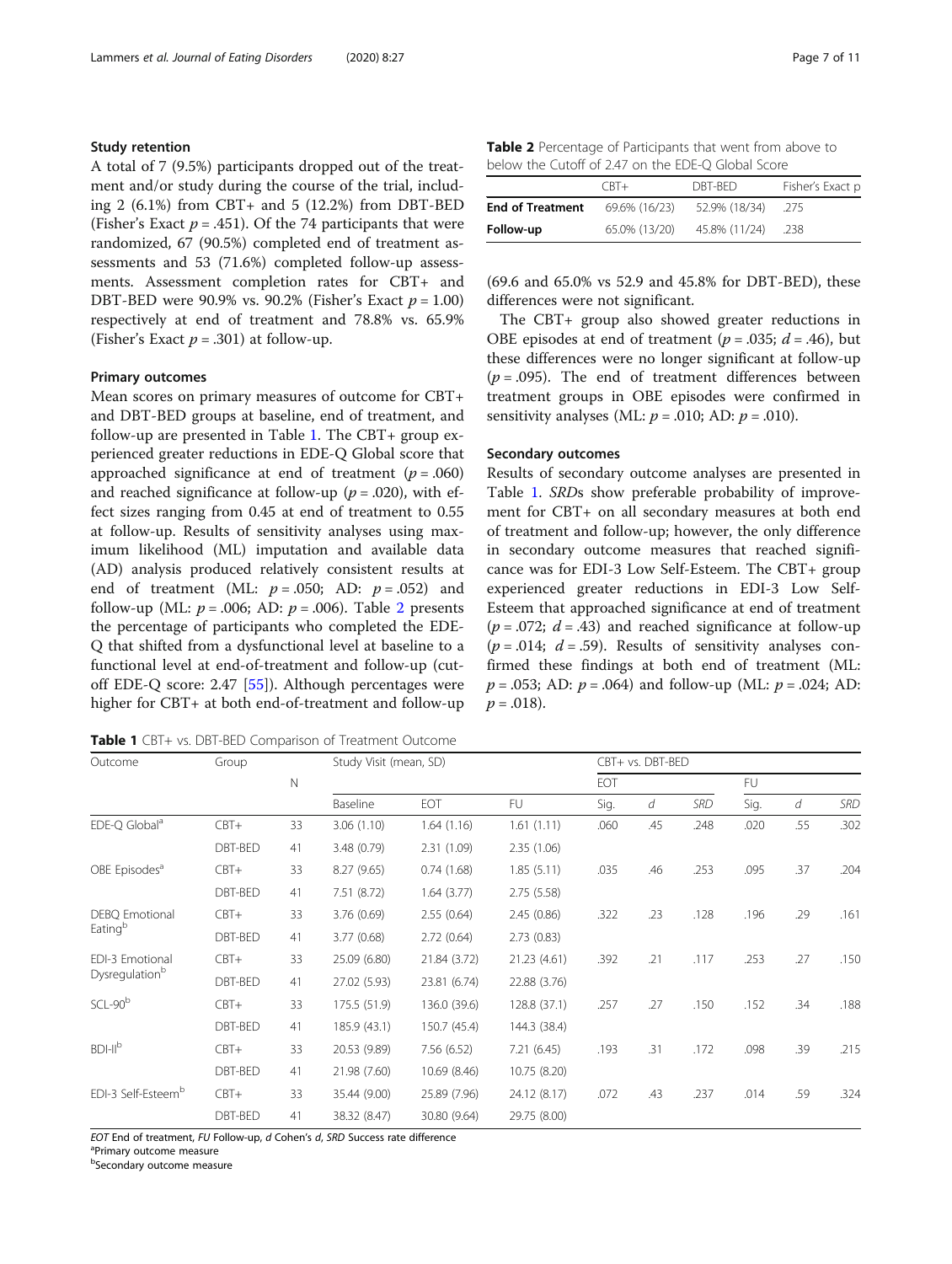### Treatment adherence

Mean session integrity was  $79.1\%$  (SD = 15.0) for DBT-BED and  $63.5\%$  (SD = 24.1) for CBT+ with a statistically significant difference in favor of DBT ( $p < .001$ ). To establish interrater reliability, five raters rated four tapes independently. The average kappa coefficient across raters and tapes was .628 ( $p < .001$ ) suggesting good agreement.

### **Discussion**

This controlled study compared an emotion regulation treatment adjusted for BED with an intensive eating disorders-focused form of CBT in obese individuals with BED. Contrary to our expectations, DBT-BED was not superior to and was in fact less efficacious than CBT+ on primary outcome measures, especially on reductions in eating disorder psychopathology at follow-up. The greater reductions in OBE episodes in CBT+ at end of treatment were not retained 6 months after treatment. Reductions on all secondary measures were consistently in favor of the CBT+ group, with self-esteem reaching statistical significance and a medium effect at follow-up.

The failure to support our primary hypothesis may be due to differences in dosage between treatments: CBT+ contained more face-to-face contact time per day (3.75 h versus 2 h per week), offered six group meetings of 90 min to patients with a partner and incorporated six follow-up sessions for some patients (versus one for all patients in DBT-BED). Thus, this latter group received twice-weekly sessions during 6 weeks. Dose-response research in psychotherapy shows that, more than the number of sessions and the total contact time, the frequency of treatment schedules seems to be a relevant factor as more frequent treatment schedules (e.g. twice per week instead of once per week) are found to be more effective [[57](#page-10-0)–[59](#page-10-0)]. Therefore, patients in CBT+, especially those that participated in the 'partner-group', have this advantage.<sup>1</sup> As Chen and colleagues  $[27]$  $[27]$  found no superiority of either a more intensive DBT-program or a dosematched CBT-program, the DBT-BED program in this study may possibly have been as efficacious as CBT if CBT was dose-matched.

Also, again contrary to our expectations, we did not detect any differences between DBT-BED and CBT+ at end of treatment or follow-up on measures related to emotion regulation. This seems remarkable given the theoretical foundation of both therapies with DBT-BED targeting emotion regulation and CBT targeting dietary restraint and other behavior originating from the overvaluation of weight and shape. Possible reasons for failing to find differences may be related to limited statistical power or to increased treatment time in CBT+. Concurrently, to stay close to clinical practice we did not control for content and therefore conceptual overlap may have occurred. Differential effects of both therapies were possibly compromised because of this. However, it should be noted that findings on the emotion regulation measures in this study are in line with Safer and colleagues [[26](#page-9-0)] who found a consistent lack of differential impact with a broad range of emotion-regulation measures comparing DBT-BED to an active controlled for content comparison. Also, in individuals with bulimia nervosa, CBT has been found to produce decreases in emotion dysregulation [\[60](#page-10-0)]. This suggests that decreases in emotion dysregulation might not be attributable to the specific emotion regulation techniques used in DBT-BED, but to therapeutic elements shared across various treatments.

Apart from self-esteem, no significant differences in reduction between the groups were found on measures related to general psychopathology. Depressive features improved considerably in both groups.

Improvements in OBE episodes seemed to diminish slightly between end of treatment and follow-up in both groups but stayed, on average, below the diagnostic threshold (< 4 OBE episodes in 28 days). This is in line with previous findings (e.g. [\[27\]](#page-9-0)). In addition, a substantial percentage of patients in both groups reached clinically meaningful change in eating disorder psychopathology. Percentages were higher for CBT+ at both end-of-treatment and follow-up, but these differences were not significant.

The study has several limitations. One major limitation of this study is the difference in dosage between DBT and CBT+, which compromises our ability to draw solid conclusions about the observed differences in outcome. A second major limitation is the limited sample size. With higher power we may have found more, and more robust, differences in favor of CBT+, as all nonsignificant differences favored CBT+. However, despite the power issues, we did find significant differences between treatments on both primary measures. Also, treatment adherence was lower in CBT+, possibly due to the fact that therapists received no supervision. Since higher adherence levels are related to better outcome [[61](#page-10-0), [62](#page-10-0)], differences in outcome between the two treatments may even have been bigger had the adherence to the CBT+ protocol been higher.

We could have further optimized the assessment of BED pathology by either making use of the Eating Disorder Examination interview (EDE) instead of the EDE-Q [[41\]](#page-9-0) or by providing a specific definition of binge eating when administering the EDE-Q (as suggested by Celio and colleagues [\[63](#page-10-0)]). In addition, we did not

 $^{1}$ On the other hand, one could also say that we have advantaged DBT-BED as we selected a sample that we assumed could optimally benefit from the DBT-BED treatment.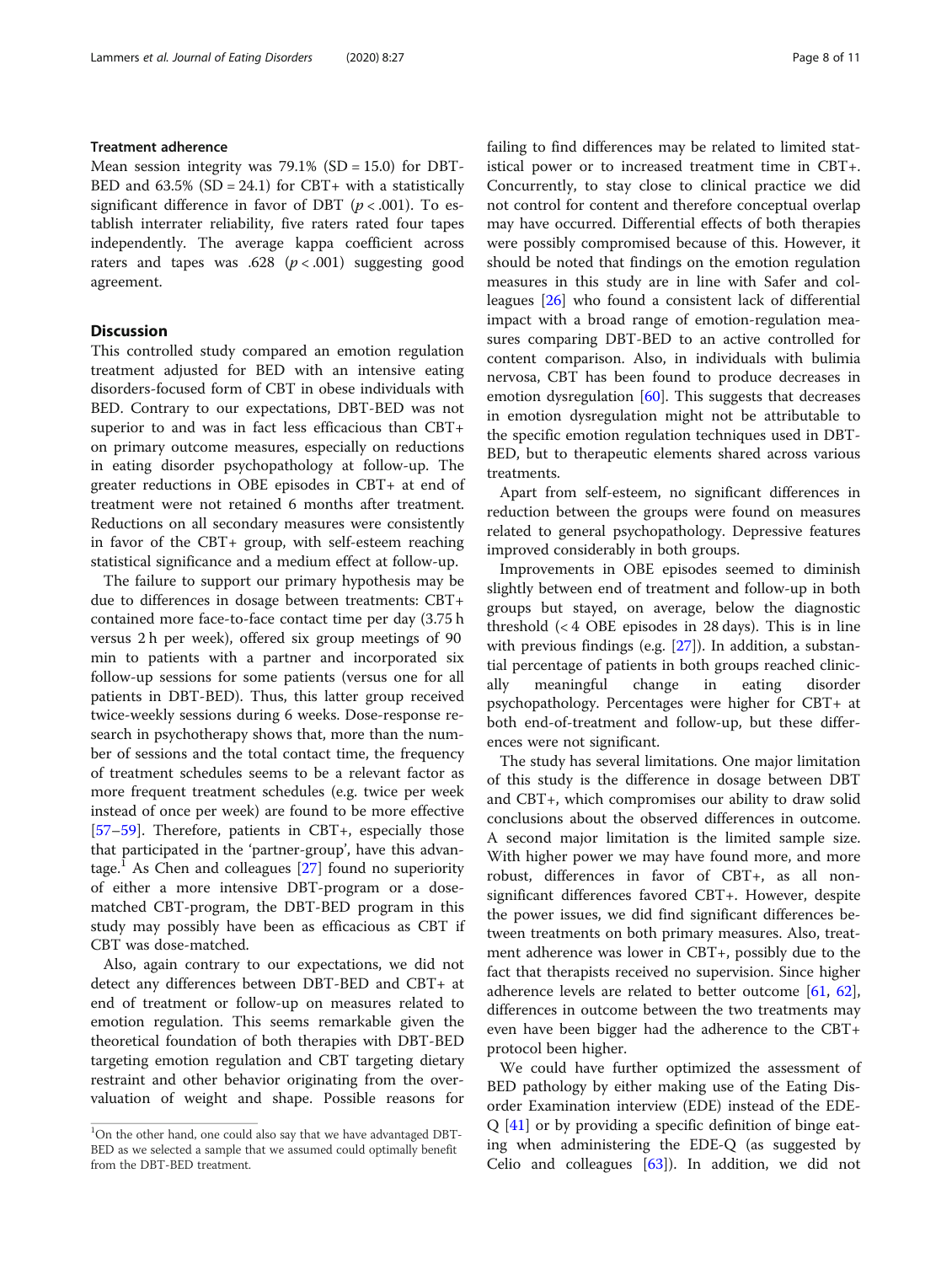<span id="page-8-0"></span>control for content which may have compromised differential effects of both therapies. Finally, allocation was strictly not entirely random.

Despite the limitations, the present study has several strengths. To our knowledge, this is the first controlled study in individuals with BED, comparing DBT-BED, previously tested only against a waitlist [[16,](#page-9-0) [25\]](#page-9-0) and an active comparison  $[26]$  $[26]$ , to a CBT-program. This study is therefore a step forward in evaluating the efficacy of DBT-BED. The selection of a subgroup of BED patients (obese BED patients who report an above average urge to eat in response to negative emotions) optimized the chances of DBT-BED to prove itself as a viable alternative to an intensive outpatient CBT program. Further, although dropout rates in DBT-BED (17.1%) were relatively high when compared to Safer and colleagues [[26\]](#page-9-0) (4%), dropout rates in CBT+ (6%) were low when compared to other controlled CBT-treatment studies (e.g. 16.7 to 30%  $[64, 65]$  $[64, 65]$  $[64, 65]$  $[64, 65]$  $[64, 65]$ ). Besides that, generalizability was optimized by conducting the study in routine clinical practice, with few exclusion criteria, and making use of various therapist-pairs (which enables us to generalize beyond the present therapist sample). Finally, the followup period provides insight in the medium-long term effects of both treatments.

In conclusion, the more intensive CBT+ reduced eating disorder related measures and self-esteem more than DBT-BED, even in a population that arguably may be more likely to profit from an emotion regulation intervention. This clearly favors CBT+ above DBT-BED. Yet, when looking at outcome from a different perspective, the data suggest that both groups reached comparable levels of clinically meaningful change in global eating disorder psychopathology. This is particularly interesting given that the DBT-BED program is less timeconsuming so less costly than CBT+ as applied in the current study. To be able to fully understand the value of DBT-BED, future research should include dosematched comparisons of CBT and DBT-BED in a sufficiently powered randomized controlled trial and include longer term follow-up. Furthermore, maybe even more important, future studies should search for mediators and moderators to improve outcome in current efficacious treatments for BED.

### Supplementary information

Supplementary information accompanies this paper at https://doi.org/10. 1186/s40337-020-00299-z.

Additional file 1.

#### Abbreviations

ACGT: Active Comparison Group Therapy; AD: Available Data; BED: Binge Eating Disorder; BDI-II: Beck Depression Inventory-II; BMI: Body Mass Index; CBT: Cognitive Behavioral Therapy; CBT +: Intensive outpatient group CBT- treatment; CMO: Commissie Mensgebonden Onderzoek; COTAN: Commissie Testaangelegenheden Nederland [Dutch committee on tests and testing]; DBT: Dialectical Behavior Therapy; DBT-BED: Dialectical Behavior Therapy adapted for Binge Eating Disorder; DSM-5: Fifth edition of the Diagnostic and Statistical Manual of Mental Disorders; DEBQ: Dutch Eating Behavior Questionnaire; EDE-Q: Eating Disorder Examination Questionnaire; EDI-3: Eating Disorder Inventory-3; MCMC: Markov Chain Monte Carlo; METiGG: Institution of Mental Health Medical Ethics Committee; ML: Maximum Likelihood; NTR: Netherlands Trial Register; SCL-90: Symptom Checklist-90; SD: Standard Deviation; SRD: Success rate difference; UMC: University Medical Center

#### Acknowledgements

The authors wish to thank all therapists and support staff at Amarum who contributed to collecting the data, Liesbeth Verschoor for her assistance in entering the data, Wies van den Bosch and Thom van den Heuvel for supervising the DBT-arm and Machteld Ouwens for providing feedback on early versions of this paper.

#### Authors' contributions

TvS initiated the project and provided overall background supervision. ML collected the data and wrote the main part of the manuscript. MV supervised this process. RDC analyzed the data and wrote the statistical analysis and results sections. All authors were involved in interpretation of the data and contributed to writing the manuscript. All authors read and approved the final manuscript.

#### Funding

This research received no specific grant from any funding agency in the public, commercial or not-for-profit sectors.

#### Availability of data and materials

The datasets used and/or analyzed during the current study are available from the corresponding author on reasonable request.

#### Ethics approval and consent to participate

The design of the study was approved on October 10th 2011 by the medical ethics committee of the medical center of the Radboud University in Nijmegen, the Netherlands (CMO Radboud UMC: 2013/226). Prior to participation, all participants provided written informed consent after a clear explanation of the study procedures.

#### Consent for publication

Not applicable.

#### Competing interests

The authors declare that they have no competing interests other than TvS receiving royalties from the DEBQ and the EDI-3 and RDC being a paid statistical consultant for Health Outcomes Solutions, Winter Park, Florida.

#### Author details

<sup>1</sup> Amarum, Expertise Centre for Eating Disorders, GGNet Network for Mental Health Care, Den Elterweg 75, 7207 AE Zutphen, The Netherlands. <sup>2</sup>Radboud University, Behavioural Science Institute, Montessorilaan 3, 6525 HR Nijmegen, The Netherlands. <sup>3</sup>Sanford Center for Biobehavioral Research Fargo, North Dakota, USA. <sup>4</sup>University of North Dakota School of Medicine and Health Sciences, Fargo, North Dakota, USA.

### Received: 24 December 2019 Accepted: 18 May 2020 Published online: 10 June 2020

### References

- 1. American Psychiatric Association. Diagnostic and statistical manual of mental disorders. 5th ed. Arlington: American Psychiatric Publishing; 2013.
- 2. Brownley KA, Berkman ND, Peat CM, Lohr KN, Cullen KE, Bann CM, et al. Binge-eating disorder in adults: a systematic review and meta-analysis. Ann Intern Med. 2016;165(6):409–20.
- 3. Welch E, Jangmo A, Thornton LM, Norring C, von Hausswolff-Juhlin Y, Herman BK, et al. Treatment-seeking patients with binge-eating disorder in the Swedish national registers: clinical course and psychiatric comorbidity. BMC Psychiat. 2016;16:163.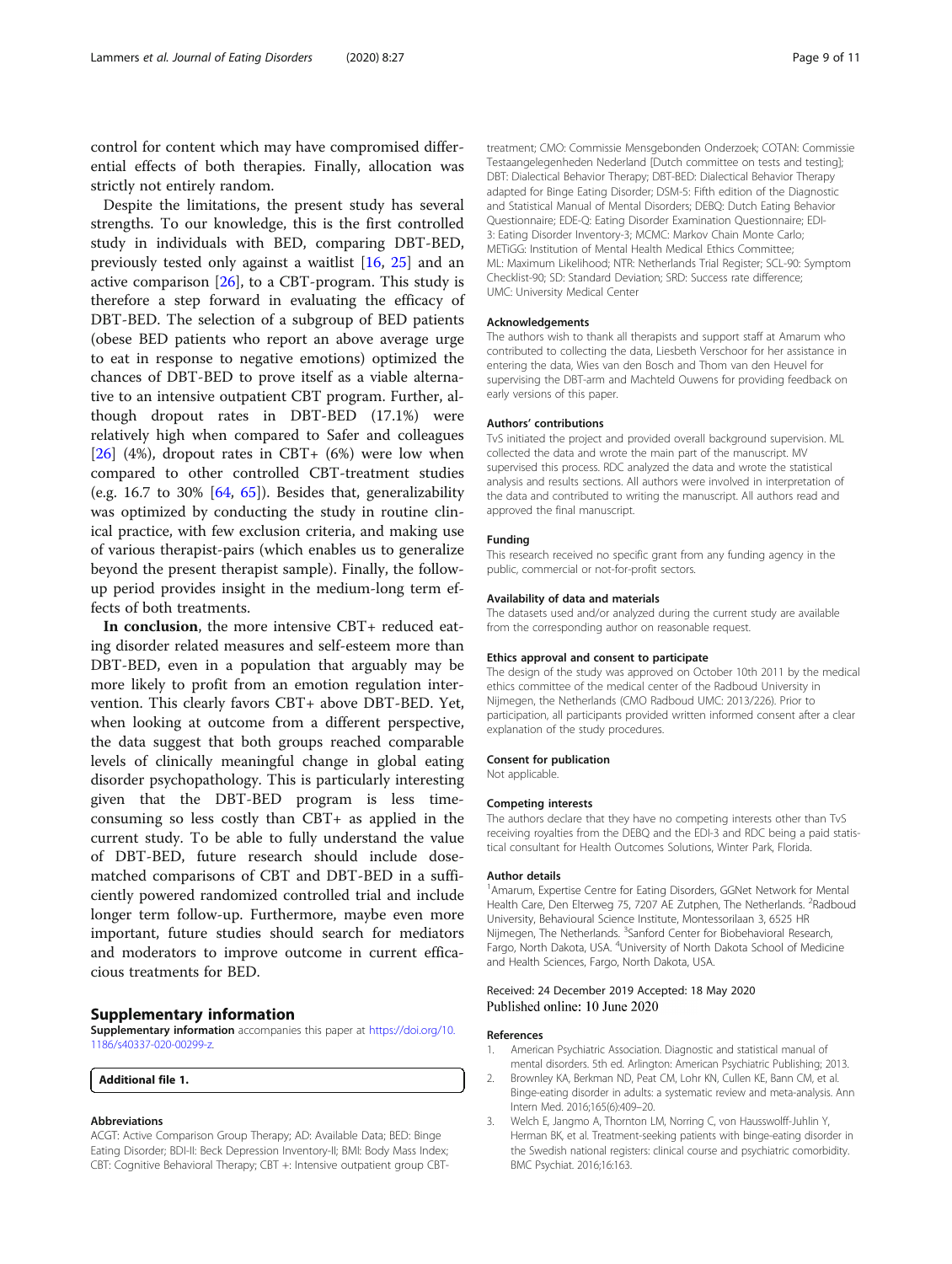- <span id="page-9-0"></span>4. Grucza RA, Przybeck TR, Cloninger CR. Prevalence and correlates of binge eating disorder in a community sample. Compr Psychiatry. 2007;48(2):124– 31.
- 5. Lydecker JA, White MA, Grilo CM. Form and formulation: examining the distinctiveness of body image constructs in treatment-seeking patients with binge-eating disorder. J Consult Clin Psych. 2017;85(11):1095–103.
- Hay P, Chinn D, Forbes D, Madden S, Newton R, Sugenor L, et al. Royal Australian and new Zealand College of Psychiatrists Clinical practice guidelines for the treatment of eating disorders. Aust NZ J Psychiat. 2014; 48(11):977–1008.
- 7. National Institute for Health and Care Excellence. Eating disorders: Recognition and treatment. 2017. https://www.nice.org.uk/guidance/ng69/ chapter/Recommendations#treating-binge-eating-disorder. Accessed 30 May 2019.
- 8. Fairburn CG, Cooper Z, Shafran R. Cognitive behaviour therapy for eating disorders: a "transdiagnostic" theory and treatment. Behav Res Ther. 2003; 41(5):509–28.
- Fairburn CG. Cognitive behavior therapy and eating disorders. New York: Guilford Press; 2008.
- 10. Fairburn CG, Cooper Z, Doll HA, O'Connor ME, Bohn K, Hawker DM, et al. Transdiagnostic cognitive-behavioral therapy for patients with eating disorders: a two-site trial with 60-week follow-up. Am J Psychiat. 2009; 166(3):311–9.
- 11. Linardon J. Rates of abstinence following psychological or behavioral treatments for binge-eating disorder: meta-analysis. Int J Eat Disord. 2018; 51(8):785–97.
- 12. Grilo CM. Why no cognitive body image feature such as overvaluation of shape/weight in the binge eating disorder diagnosis? Int J Eat Disord. 2013; 46(3):208–11.
- 13. Elran-Barak R, Sztainer M, Goldschmidt AB, Crow SJ, Peterson CB, Hill LL, et al. Dietary restriction behaviors and binge eating in anorexia nervosa, bulimia nervosa and binge eating disorder: trans-diagnostic examination of the restraint model. Eat Behav. 2015;18:192–6.
- 14. Raymond NC, Peterson RE, Bartholome LT, Raatz SK, Jensen MD, Levine JA. Comparisons of energy intake and energy expenditure in overweight and obese women with and without binge eating disorder. Obesity. 2012;20(4): 765–72.
- 15. Hawkins RC, Clement PF. Binge eating: measurement problems and a conceptual model. In: Hawkins RC, Fremouw WJ, Clement PF, editors. The binge purge syndrome: diagnosis, treatment, and research. New York, NY: Springer; 1984. p. 229–51.
- 16. Telch CF, Agras WS, Linehan MM. Dialectical behavior therapy for binge eating disorder. J Consult Clin Psych. 2001;69(6):1061–5.
- 17. Abraham SF, Beumont PJV. How patients describe bulimia or binge eating. Psychol Med. 1982;12(3):625–35.
- 18. Arnow B, Kenardy J, Agras WS. Binge eating among the obese: a descriptive study. J J Behav Med. 1992;15(2):155–70.
- 19. Berg KC, Crosby RD, Cao L, Crow SJ, Engel SG, Wonderlich SA, et al. Negative affect prior to and following overeating-only, loss of control eating-only, and binge eating episodes in obese adults. Int J Eat Disord. 2015;48(6):641–53.
- 20. Haedt-Matt AA, Keel PK. Revisiting the affect regulation model of binge eating: a meta-analysis of studies using ecological momentary assessment. Psychol Bull. 2011;137(4):660–81.
- 21. Vanderlinden J, Grave RD, Fernandez F, Vandereycken W, Pieters G, Noorduin C. Which factors do provoke binge eating? An exploratory study in eating disorder patients. Eat Weight Disord. 2004;9:300–5.
- 22. Leehr EJ, Krohmer K, Schag K, Dresler T, Zipfel S, Giel KE. Emotion regulation model in binge eating disorder and obesity: a systematic review. Neurosci Biobehav R. 2015;49:125–34.
- 23. Linehan MM. Cognitive behavioral therapy of borderline personality disorder. New York: Guilford Press; 1993.
- 24. Safer DL, Telch CF, Chen EY. Dialectical behavior therapy for binge eating and bulimia. New York: Guilford Press; 2009.
- 25. Masson PC, von Ranson KM, Wallace LM, Safer DL. A randomized wait-list controlled pilot study of dialectical behaviour therapy guided self-help for binge eating disorder. Behav Res Ther. 2013;51(11):723–8.
- 26. Safer DL, Robinson AH, Jo B. Outcome from a randomized controlled trial of group therapy for binge eating disorder: comparing dialectical behavior therapy adapted for binge eating to an active comparison group therapy. Beh Ther. 2010;41(1):106–20.
- 27. Chen EY, Cacioppo J, Fettich K, Gallop R, McCloskey MS, Olino T, et al. An adaptive randomized trial of dialectical behavior therapy and cognitive behavior therapy for binge-eating. Psychol Med. 2017;47(4):703–17.
- 28. Brockmeyer T, Skunde M, Wu M, Bresslein E, Rudofsky G, Herzog W, Friederich HC. Difficulties in emotion regulation across the spectrum of eating disorders. Compr Psychiatry. 2014;55:565–71.
- Svaldi J, Griepenstroh J, Tuschen-Caffier B, Ehring T. Emotion regulation deficits in eating disorders: a marker of eating pathology or general psychopathology? Psychiatry Res. 2012;197:103–11.
- Sultson H, Akkermann K. Investigating phenotypes of emotional eating based on weight categories: a latent profile analysis. Int J Eat Disord. 2019; 52(9):1024–34.
- 31. Carrard I, Van der Linden M, Golay A. Comparison of obese and nonobese individuals with binge eating disorder: delicate boundary between binge eating disorder and non-purging bulimia nervosa. Eur Eat Disord Rev. 2012; 20(5):350–4.
- 32. Goldschmidt AB, Le Grange D, Powers P, Crow SJ, Hill LL, Peterson CB, et al. Eating disorder symptomatology in normal-weight vs. obese individuals with binge eating disorder. Obesity. 2011;19(7):1515–8.
- 33. Welsh DM, King RM. Applicability of the dual pathway model in normal and overweight binge eaters. Body Image. 2016;18:162–7.
- 34. Lammers MW, Vroling MS, Ouwens MA, Engels RCME, Van Strien T. Predictors of outcome for cognitive behaviour therapy in binge eating disorder. Eur Eat Disord Rev. 2015;23(3):219–28.
- 35. Vanstrien T, Frijters JER, Bergers GPA, Defares PB. The Dutch eating behavior questionnaire (DEBQ) for assessment of restrained, emotional, and external eating behavior. Int J Eat Disord. 1986;5(2):295–315.
- 36. Van Strien T. Handleiding NVE [Manual DEBQ]. Amsterdam: Hogrefe; 2015.
- 37. Fairburn CG, Marcus MD, Wilson GT. Cognitive-behavioral therapy for binge eating and bulimia nervosa: a comprehensive treatment manual. In: Fairburn CG, editor. Binge eating: nature, assessment and treatment. New York: Guilford Press; 1993. p. 361–404.
- 38. Probst M, Knapen J, Poot G, Vancampfort D. Psychomotor therapy and psychiatry: what is in a name. Open Compl Med J. 2010;2:105–13.
- 39. Fairburn CG, Beglin SJ. Eating disorder examination questionnaire (EDEQ 6. 0). In: Fairburn C, editor. Cognitive behavior therapy and eating disorders. New York: Guilford Press; 2008. p. 309–13.
- 40. Reas DL, Grilo CM, Masheb RM. Reliability of the eating disorder examination-questionnaire in patients with binge eating disorder. Beh Res Ther. 2006;44(1):43–51.
- 41. Berg KC, Peterson CB, Frazier P, Crow SJ. Psychometric evaluation of the eating disorder examination and eating disorder examination-questionnaire: a systematic review of the literature. Int J Eat Disord. 2012;45(3):428–38.
- 42. Aardoom JJ, Dingemans AE, Landt M, Van Furth EF. Norms and discriminative validity of the eating disorder examination questionnaire (EDE-Q). Eat Behav. 2012;13(4):305–9.
- 43. Carrard I, Rebetez MML, Mobbs O, Van der Linden M. Factor structure of a French version of the eating disorder examination-questionnaire among women with and without binge eating disorder symptoms. Eat Weight Disord. 2015;20(1):137–44.
- 44. Barrada JR, Van Strien T, Cebolla A. Internal structure and measurement invariance of the Dutch eating behavior questionnaire (DEBQ) in a (nearly) representative Dutch community sample. Eur Eat Disord Rev. 2016;24(6): 503–9.
- 45. COTAN. Beoordeling Nederlandse Vragenlijst voor Eetgedrag, NVE [Review Dutch Eating Behavior Questionnaire, DEBQ]. 2013.
- 46. Garner DM, Van Strien T. EDI-3. Inventarisatie van eetstoornissymptomen. Handleiding [EDI-3. Inventory of eating disorder symptoms. Manual]. Amsterdam: Hogrefe; 2015.
- 47. Lehmann V, Ouwens MA, Braeken J, Danner UN, van Elburg AA, Bekker MHJ, et al. Psychometric properties of the Dutch version of the Eating Disorder Inventory-3. SAGE Open. 2013;3(4):2158244013508415.
- 48. Arrindell WA, Ettema JHM. SCL-90, symptom checklist. Handleiding bij een multidimensionele psychopathology-indicator [manual for a multidimensional psychopathology indicator]. Lisse: Swets Test Publishers; 2003.
- 49. Beck AT, Steer RA, Brown GK. Beck depression inventory-II (BDI-II). San Antonio: Harcourt Assessment Inc.; 1996.
- 50. IBM Corp. SPSS statistics for windows, version 25.0. IBM Corp: Armonk; 2017.
- 51. Cohen J. Statistical power analysis for the behavioral sciences. 2nd ed. Hillsdale New Jersey: Lawrence Erlbaum; 1988.